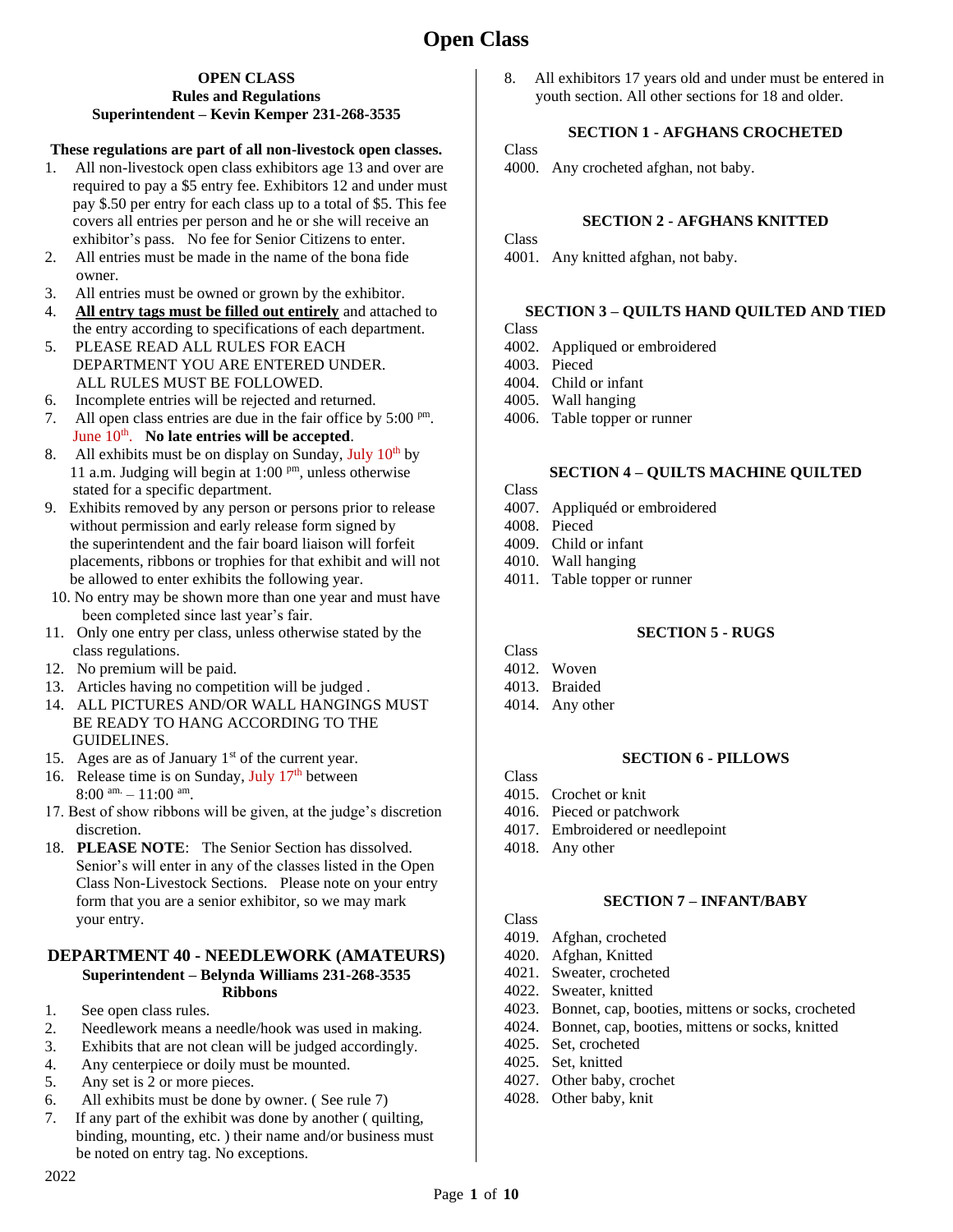# **Open Class**

#### **SECTION 8 – CLOTHING CROCHETED**

- **Class** 4029. Sweater
- 4030. Vest, cape or Poncho
- 4031. Socks or slippers
- 4032. Hats
- 4033. Mittens
- 4034. Scarf
- 4035. Set
- 4036. Other

### **SECTION 9 – CLOTHING KNITTED**

Class

- 4037. Sweater 4038. Vest, cape or Poncho
- 4039. Socks or slippers
- 4040. Hats
- 4041. Mittens
- 4042. Scarf
- 4043. Set
- 4044. Other

## **SECTION 10 - HOUSEHOLD ARTICLES**

- Class
- 4045. Tablecloth, crocheted or knitted
- 4046. Tablecloth, embroidered or needlepoint
- 4047. Centerpiece or doily, crocheted or knitted
- 4048. Parasol, knitted or crocheted
- 4049. Household set, crocheted or knitted
- 4050. Household set, embroidered or needlepoint
- 4051. Any tatted article
- 4052. Other items or set

#### **SECTION 11 – YOUTH 17 AND UNDER**

- Class
- 4056. Afghan, crocheted
- 4057. Afghan, Knitted
- 4058. Quilt, hand quilted or tied 4059. Quilt, machine quilted
- 
- 4060. Rug
- 4061. Pillow
- 4062. Clothing, crocheted
- 4063. Clothing, knitted
- 4064. Household item or set

#### **CLOTHING**

#### **Superintendent - Melody Kemper – 231-268-3535 Ribbons**

- 1. See open class rules.
- 2. Garments or articles that are not clean will not be accepted.
- 3. Some classes may be subdivided at Judges Choice.

## **SECTION 12 - ALL CLOTHING MADE OF NEW FABRIC**

## Class

- 4097. Women's blouse
- 4098. Men's shirt
- 4099. Adult sleepwear
- 4100. Dress
- 4101. Skirt, slacks or shorts
- 4102. Two or three-piece outfit
- 4103. Special occasion dress or outfit
- 4104. Costumes 4105. Any other adult
- 4106. Purse
- 4107. Vest
- 4108. Wedding dress
- 4109. Child's top
- 4110. Child's skirt, slacks, or shorts
- 4111. Child's sleepwear
- 4112. Christening gown
- 4113. Any other child

#### **SECTION 13 - RECYCLED CLOTHING**

Please add a before picture and a short description on what was used on before garment.

#### Class

- 4114. Any used article of clothing made over into a new garment. Adult
- 4115. Any used article of clothing made over into a new garment. Children's.

#### **DEPARTMENT 41 – CULINARY ARTS Superintendent - Christine Kemper Ribbons**

- 1. See open class rules.
- 2. No refrigerated items.
- 2. All exhibits must be accompanied by a recipe which will not be returned.
- 3. A portion of each entry must be left in the exhibit area, except cake decorating classes.
- 4. All entries must be neatly arranged on a plate for the judge.
- 5. Don't spray food before you bring it.
- 6. Any food and dishes left will be taken home at  $5:00^{pm}$ . Dishes will be washed and brought back for pick-up on Sunday, July  $17<sup>th</sup>$  after 8:00 a.m.
- 7. For safety reasons, judges will not be required to taste food.
- 8. No refrigerated items

#### **SECTION 1 - QUICK BREADS**

1. Small pans permitted for breads.

- 4116. Banana nut bread
- 4117. Blueberry bread
- 4118. Pumpkin bread
- 4119. Zucchini bread
- 4120. Corn bread
- 4121. Coffeecake
- 4122. Any other quick bread
- 4123. Any muffin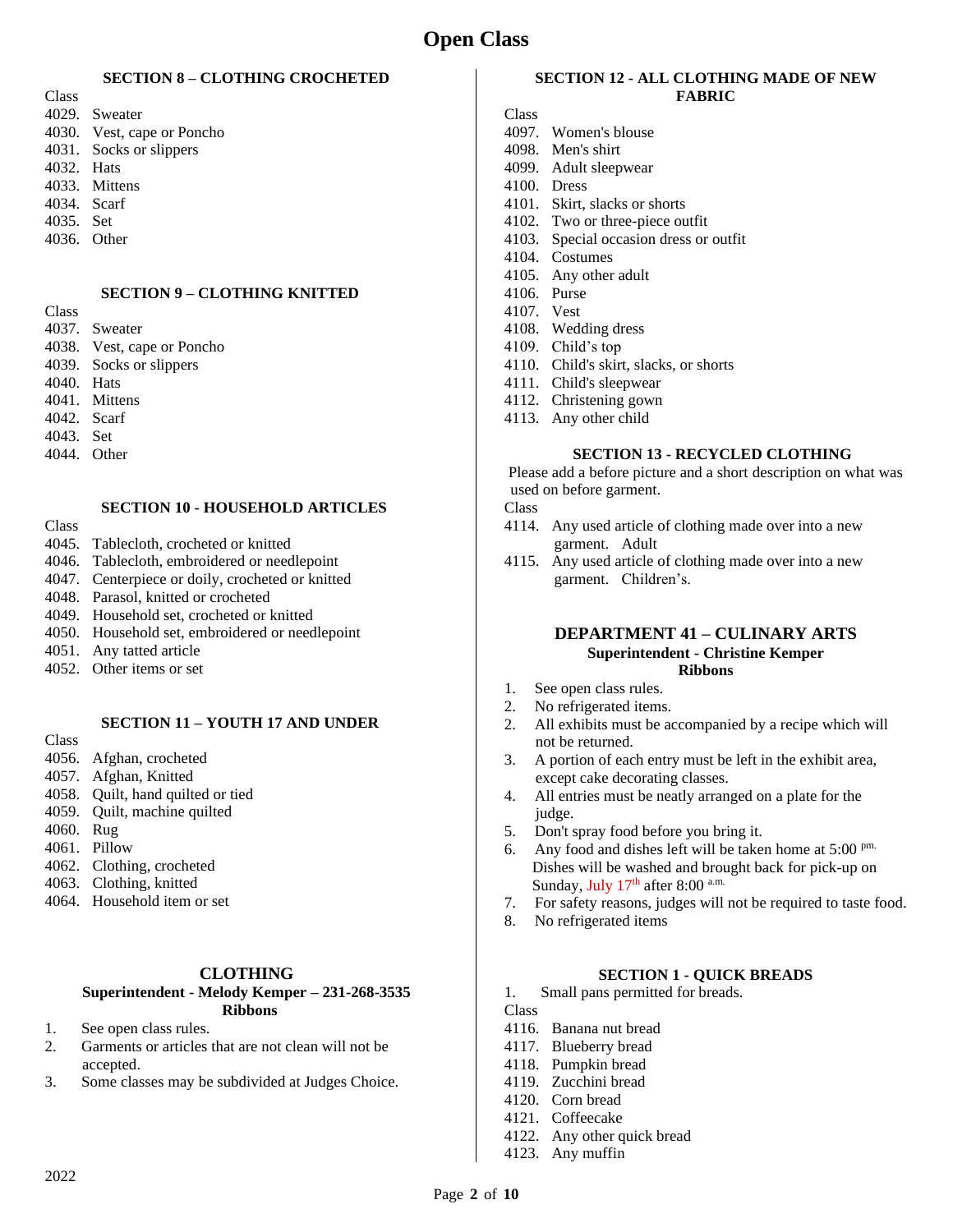## **SECTION 2 - YEAST BREADS**

- Class 4124. French bread 4125. Nut bread 4126. Herb bread 4127. Raisin bread 4128. Rye bread 4129. White bread 4130. Any other bread 4131. Cinnamon rolls 4132. Coffee cake 4133. Fancy dinner rolls 4134. Crescent rolls
- 4135. Any other rolls

#### **SECTION 3 - LAYER CAKE (FROSTED)**

- Class
- 4136. Carrot 4137. Chocolate
- 4138. Coconut
- 4139. Marble
- 4140. Spice
- 4141. White
- 4142. Any other
	- **SECTION 4 - CAKES (LOAF, POUND OR SHEET)**
- Class
- 4143. Angel Food
- 4144. Applesauce
- 4145. Chiffon
- 4146. Carrot 4147. Fruit
- 4148. Pound
- 4149. Poppy Seed
- 4150. Sponge
- 4151. Any other

#### **SECTION 5 - DECORATED CAKES**

- Class
- 4152. Anniversary or Wedding
- 4153. Birthday
- 4154. Holiday
- 4155. Specialty pan
- 4156. Doll

## **SECTION 6 - COOKIES**

1. Four cookies to a plate. Class 4157. Bar (2 or more layers) 4158. Brownies

- 4159. Chocolate chip
- 4160. Decorated
- 4161. Drop
- 4162. Filled
- 4163. Peanut butter 4164. Pressed
- 4165. Rolled
- 4166. Tarts
- 4167. Any other
- 
- 2022

#### **SECTION 7 - CANDY**

- 1. Four pieces per plate.
- Class

**Class** 

- 4168. Beaten
- 4169. Brittle
- 4170. Dipped 4171. Fudge
- 4172. Molded
- 
- 4173. Any other

#### **SECTION 8 - PIES**

- 4174. Apple 4175. Berry
- 4176. Cherry
- 4177. Mince
- 4178. Pumpkin
- 4179. Any other

#### **SECTION 9 - SPECIALTIES**

#### Class

- 4180. Baked goods collection (four or more different)
- 4181. Gift tray of cookies (6 or more varieties)
- 4182. From your kitchen a gift collection of baked goods and canned goods (6 or more different items)

### **CANNING Superintendent - Kevin Kemper – 231-268-3535 Ribbons**

- 1. See open class rules.
- 2. All canned goods are not to be over 1 year old.
- 3. All canned goods must be labeled. Label must include date canned, type of processing, processing time and product canned.
- 4. If using two-piece lids, both pieces are to be left on jar.

#### **SECTION 10 - FRUITS**

- **Class**
- 4183. Applesauce 4184. Cherries (sweet & sour)
- 4185. Pears
- 4186. Plums
- 
- 4187. Strawberries
- 4188. Peaches
- 4189. Blueberries
- 4190. Pineapple
- 4191. Fruit Cocktail
- 4192. Spiced fruits 4193. Fruit Pie Filling
- 
- 4194. Other Fruit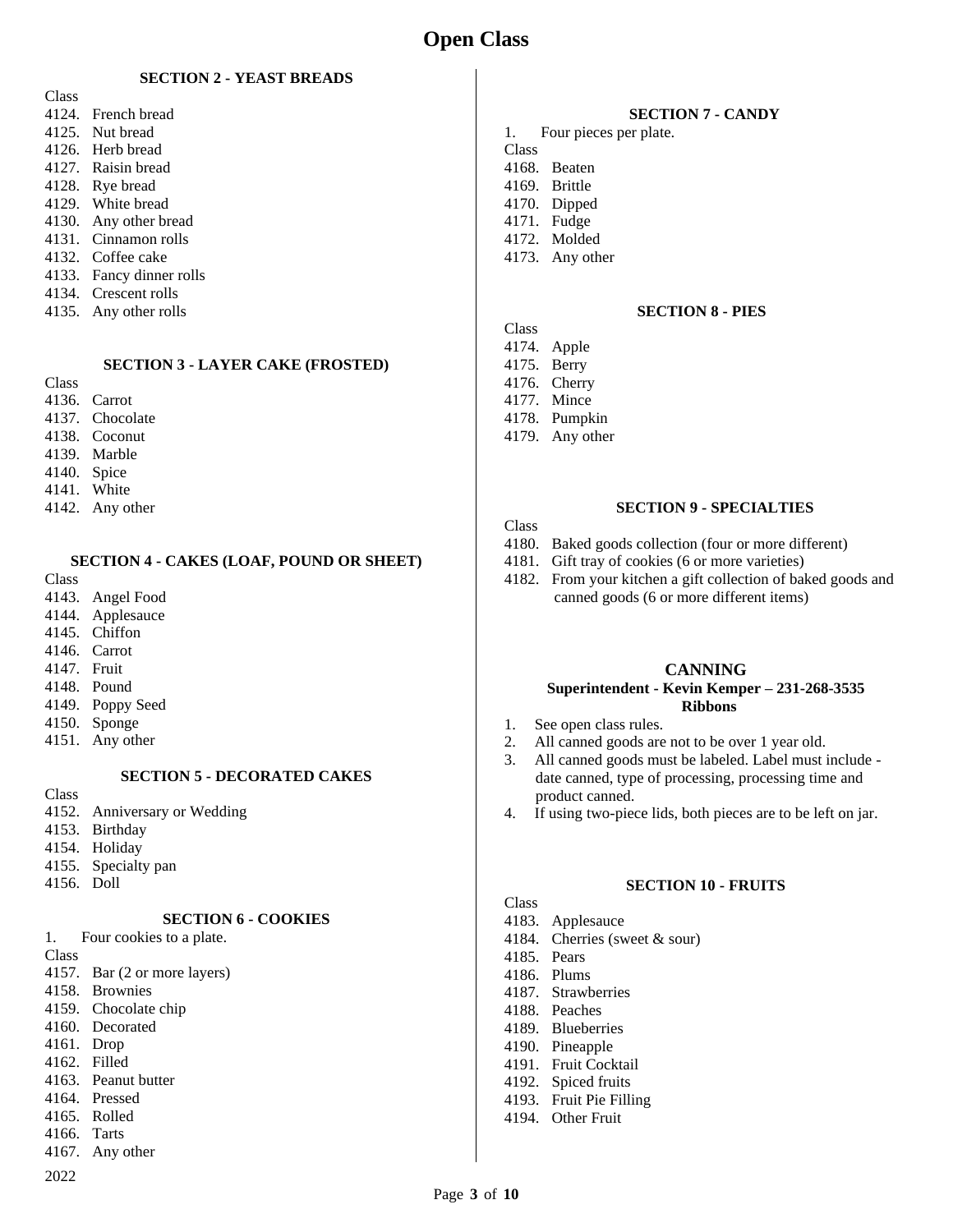#### **SECTION 11 - VEGETABLES**

| Class                |                                                     |
|----------------------|-----------------------------------------------------|
|                      | 4195. Beans (green)                                 |
|                      | 4196. Beans (yellow wax)                            |
| 4197. Beets          |                                                     |
|                      | 4198. Carrots (any style)                           |
| 4199. Corn           |                                                     |
|                      | 4200. Mixture (2 or more vegetables)                |
| 4201. Peas           |                                                     |
|                      | 4202. Potatoes                                      |
|                      | 4203. Sauerkraut                                    |
|                      | 4204. Tomatoes (stewed)                             |
|                      | 4205. Tomatoes (stewed including other ingredients) |
|                      | 4206. Tomatoes (whole)                              |
| $\sim$ $\sim$ $\sim$ |                                                     |

4207. Other Vegetables

#### **SECTION 12 - MEATS & STEWS**

| M.<br>.<br>v<br>v<br>v |
|------------------------|
|                        |

- 
- 4208. Pork 4209. Beef
- 
- 4210. Chicken
- 4211. Beef Stew with Vegetables
- 4212. Spaghetti Sauce w/Meat
- 4213. Wild Game
- 4214. Other Meats & Stews

#### **SECTION 13 - PRESERVES**

- Class
- 4215. Strawberry
- 4216. Raspberry
- 4217. Other

#### **SECTION 14 - JAMS**

Class

- 4218. Strawberry Jam
- 4219. Raspberry Jam
- 4220. Cherry Jam
- 4221. Peach Jam
- 4222. Plum Jam
- 4223. Grape Jam
- 4224. Elderberry 4225. Pear Jam
- 
- 4226. Apricot Jam 4227. Blueberry Jam
- 4228. Other Jam

#### **SECTION 15 - BUTTERS**

- Class 4229. Peach Butter
- 4230. Apple Butter
- 4231. Other Butter

## **SECTION 16 - JELLY**

2022 Class 4232. Apple 4233. Berry (any kind) 4234. Grape 4235. Currant 4236. Cherry 4237. Other Jelly

## **SECTION 17 - CONSERVES**

- Class 4238. Blueberry
- 4239. Peach
- 4240. Other Conserves

## **SECTION 18 - MARMALADES**

- Class
- 4241. Orange
- 4242. Other Marmalades

## **SECTION 19 - JUICES**

- Class
- 4243. Vegetable Combination
- 4244. Berry
- 4245. Cherry
- 4246. Grape
- 4247. Tomato
- 4248. Apple
- 4249. Other Juices

## **SECTION 20 - PICKLE**

- Class
- 4250. Sweet Whole
- 4251. Bread and Butter 4252. Dill
- 
- 4253. Sweet Cut 4254. Beet
- 
- 4255. Watermelon
- 4256. Mixed
- 4257. Other Pickle

#### **SECTION 21 - RELISH & SAUCES**

- Class
- 4258. Tomato Sauce
- 4259. Corn
- 4260. Cucumber
- 4261. Chili Sauce
- 4262. Sweet Pickle Relish
- 4263. Salsa
- 4364. Barbecue Sauce
- 4265. Pizza Sauce
- 4266. Spaghetti (no meat)
- 4267. Other Sauce
- 4268. Other Relish

## **SECTION 22 - FOOD PRESENTATION**

- 4269. Spreads Must be presented in three different jars
- 4270. Vegetables Must be presented in three different jars
- 4271. Fruits Must be presented in three different jars
- 4272. Meats Must be presented in three different jars
- 4273. Pickles Must be presented in three different jars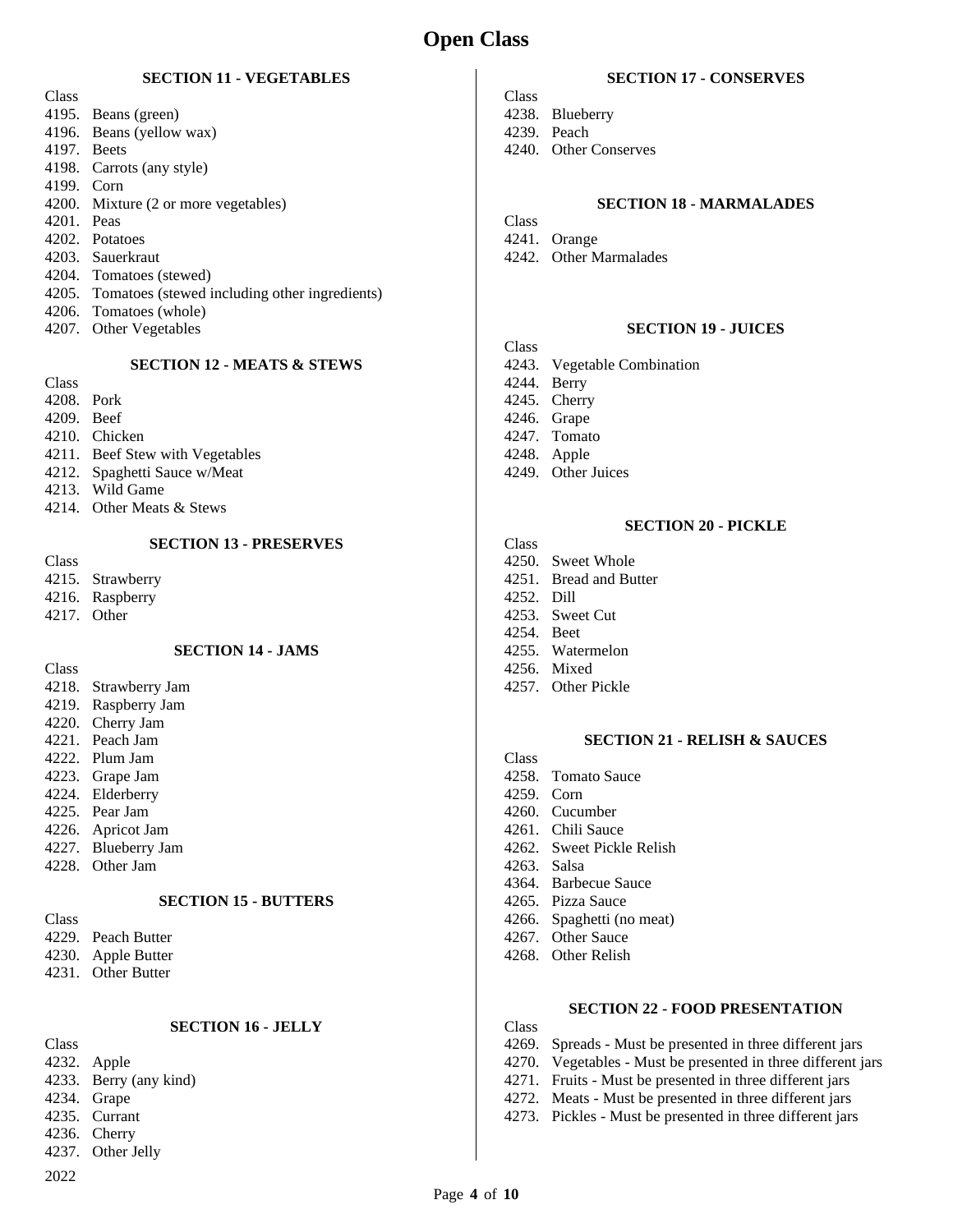# **Open Class**

#### **FOOD DRYING**

- 1. Only jelly or pint jars
- 2. All jars must be labeled and dated
- 3. All exhibits to be accompanied by a recipe and/or explanation
- 4. Mixes may only have 2 store bought items added.

#### **SECTION 23 - MEAT**

Class

- 4274. Dried
- 4275. Jerky

#### **SECTION 24- FRUITS**

**Class** 4276. Dried

4277. Roll-ups or Leather

## **SECTION 25 - VEGETABLES**

Class 4278. Dried 4279. Roll-ups or Leather

## **SECTION 26 – MIXES**

Class 4280. Trail Snacks 4281. Soups 4282. Other Mixes

## **SECTION 27 - SUPER CANNER**

 **Superintendent - Kevin Kemper – 231-268-3535**  Prizes to be announced - Plaque

Points will be awarded as follows:  $1<sup>st</sup> - 3pts$ ;  $2<sup>nd</sup> - 2pts$ ;  $3<sup>rd</sup> - 1pt$ ; best of show-5pts

**Class** 

4283. Super Canner

#### **DEPARTMENT 42 - FINE ART Superintendent - Jill Cortright 517-857-2207 Assistant Superintendent - Cheryl Platt - 517-857-3064 Ribbons**

#### **People's Choice Award (Public Balloting)**

- 1. See open class rules.
- 2. Every painting and drawing must be framed and ready to hang with wire and screw eyes attached. Entry tags must be completely filled out and attached to each exhibit. **The superintendent reserves the right to refuse to accept any article not properly prepared. ONLY ONE ENTRY PER CLASS.**
- 3. Works should be exhibited without a visible signature. Tape may be used to conceal existing signatures.
- 4. Works to be completed within 3 years of current year.
- 5. Sections 1-4 open to amateur artists only: Section 5 open both amateurs and professionals.
- 6. **Work must be original, no copies of other artist's or photographer's work which would constitute plagiarism. You may use as reference to composing your own work, but your work must be VERY substantially different than your reference. NO KITS ALLOWED.**
- 7. In judging, the following will be taken into consideration: originality, creativity, composition, contrast, color, perspective, line and texture. Not necessarily in that order.
- 8. Artists are invited to view judging as long as they are silent and do not interfere in any way with the judging. Questions may be directed to the judge after the whole department has been judged and the judge will discuss your work with you.
- 9. Judging will begin on Sunday at  $1:00^{pm}$ .

### **SECTION 1 - AMATEUR (Ages 15 and up)**

- 4284. Oil, Landscape
- 4285 Oil, Seascapes
- 4286. Oil, Still Life
- 4287. Oil, Human Forms and Portraits
- 4288. Oil, Animals and Birds
- 4289. Oil, Floral
- 4290. Oil. Architecture
- 4291 Oil, Botanical
- 4292. Acrylic, Landscape
- 4293 Acrylic, Seascapes
- 4294. Acrylic, Still Life
- 4295. Acrylic, Human Forms and Portraits
- 4296. Acrylic, Animals and Birds
- 4297. Acrylic, Floral
- 4298. Acrylic, Architecture
- 4299. Acrylic, Botanical
- 4300. Watercolor, Landscape
- 4301. Watercolor, Seascapes
- 4302. Watercolor, Still Life
- 4303. Watercolor, Human Forms and Portraits
- 4304. Watercolor, Animals and Birds
- 4305. Watercolor, Floral
- 4306. Watercolor, Architecture
- 4307. Watercolor, Botanical
- 4308. Pastels, Landscape
- 4309. Pastels, Seascapes
- 4310. Pastels, Still Life
- 4311. Pastels, Human Forms or Portraits
- 4312. Pastels, Animals and Birds
- 4313. Pastels, Floral
- 4314. Pastels, Architecture
- 4315 Pastels, Botanical
- 4316. Pen & Ink
- 4317. Drawings (lead or colored pencils, graphite, charcoal, grease pencils, felt tips)
- 4318. Any other media including collage; identify media used on exhibit tag.
- 4319. Abstracts
- 4320. Sculpture Assemblage
- 4321 Mixed Media (identify media on exhibit tag, must be discernable to the eye).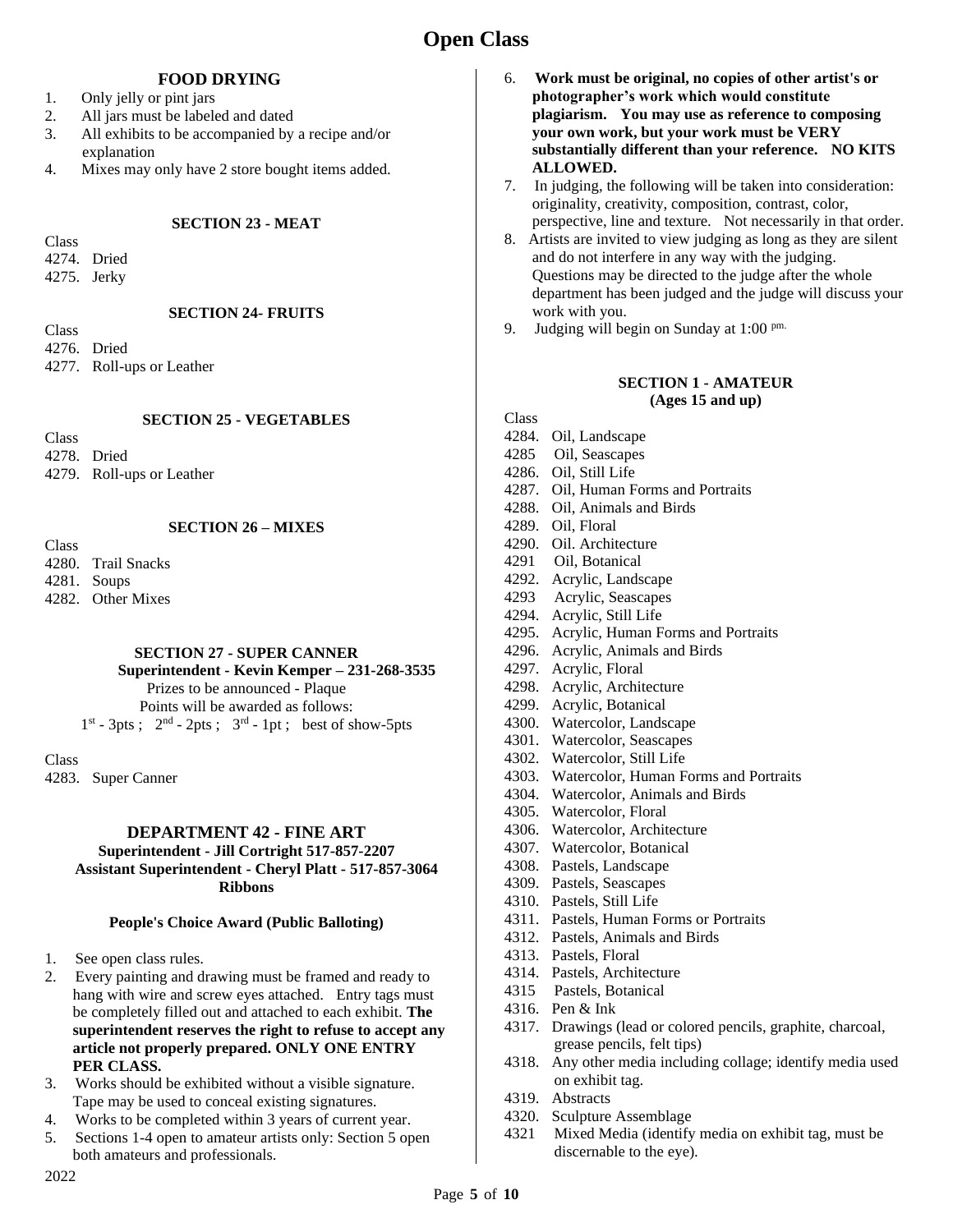#### **SECTION 2 - CHILDREN (Ages 5-6)**

Class

4322. Painting (Oil, Acrylic or Watercolors) 4323. Drawing (Pencil, Ink, Pastel, etc.)

#### **SECTION 3 - CHILDREN (Ages 7-9)**

Class

- 4324. Painting (Oil, Acrylic or Watercolor)
- 4325. Drawing (Pencil, Ink, Pastel, etc.)

#### **SECTION 4 - CHILDREN (Ages 10-14)**

Class

- 4326. Painting (Oil, Acrylic or Watercolor)
- 4327. Drawing (Pencil, Ink, Pastel, etc.)

## **SECTION 5 - AMATEUR & PROFESSIONAL**

Class

4328. "Michigan Heritage" (Historical event or structure that occurred, exists, or existed only in Michigan) Please present with this piece a typed description of what your entry depicts in the context of Michigan history and display with your work.

#### **DEPARTMENT 43 – FOLK ARTS (AMATEURS) Superintendent - Deb Upright- 517-281-0347 Ribbons**

#### **SECTION 1**

1. See open class rules.

Class

- 4335. Any Ceramic
- 4336. Ceramics, Electrical
- 4337. Ceramics, Youth under 9 years
- 4338. Wreath
- 4339. Best Dressed Doll (homemade clothes)
- 4340. Best Rag Doll or Doll Set
- 4341. Bed or Decorative Doll
- 4342. Best Stuffed Animal or Animals
- 4343. Leather craft, handmade (tooled with dye)
- 4344. Leather craft, handmade (tooled without dye)
- 4345. Metal craft, handmade
- 4346. String or Wire Art
- 4347. Decorative Painting
- 4348. Decorative Piece, Christmas
- 4349. Decorative Piece, Halloween
- 4350. Basket Weaving
- 4351. Stained Glass
- 4352. Any other craft not listed (no woodworking)

### **SECTION 2 - PICTURES**

- 1. "Large" means handwork over 120 square inches. Class
- 4353. Needlepoint (framed, large)
- 4354. Needlepoint (framed, small)
- 4355. Crewel (framed, large)
- 4356. Crewel (framed, small)
- 4357. Cross-stitched or Embroidered (framed, large)
- 4358. Counted Cross-stitched Animal (framed, large)
- 4359. Cross-stitched Landscape (framed, large)
- 4360. Counted Cross-stitched Flowers (framed, large)
- 4361. Cross-stitched, other
- 4362. Samplers (framed)
- 4363. Wall hanging (other than Macramé)/non-quilted ready to hang.
- 4364. Other
- 4365. Scrapbooking
- 4366. Trash to Treasure
- 4367. Personalized Card & Stationary
- 4368. Any Jewelry Beaded or other
- 4369. Fused Glass
- 4370. Handmade Soap
- 4371. Handmade Candles
- 4372. Mosaic
- 4373. Needle punch Article

#### **SECTION 3 - CRAFTS AND NATURAL FIBERS (Amateurs)**

- 1. See open class rules.
- 2. Educational markers for use after judging are encouraged and should be brought to display after judging.
- 3. Entries must be clean and free of odors and will be a judging factor.

#### **Class**

- 4374. Wool Hand spun, singles
- 4375. Wool Hand spun, piled
- 4376. Exotic Fibers Mohair, Angora
- 4377. Santa Claus with natural wool beard
- 4378. Item made of homespun yarn
- 4379. Felled wool item
- 4380. Hand dyed yarn

#### **WOODWORKING**

#### **Superintendent - Deb Upright – 517-281-0347** Judging guidelines:

- Each of the following will be considered equally
- 1. Shape and Form
- 2. Worthiness and/or Decorative Value
- 3. Construction and Workmanship
- 4. Finishing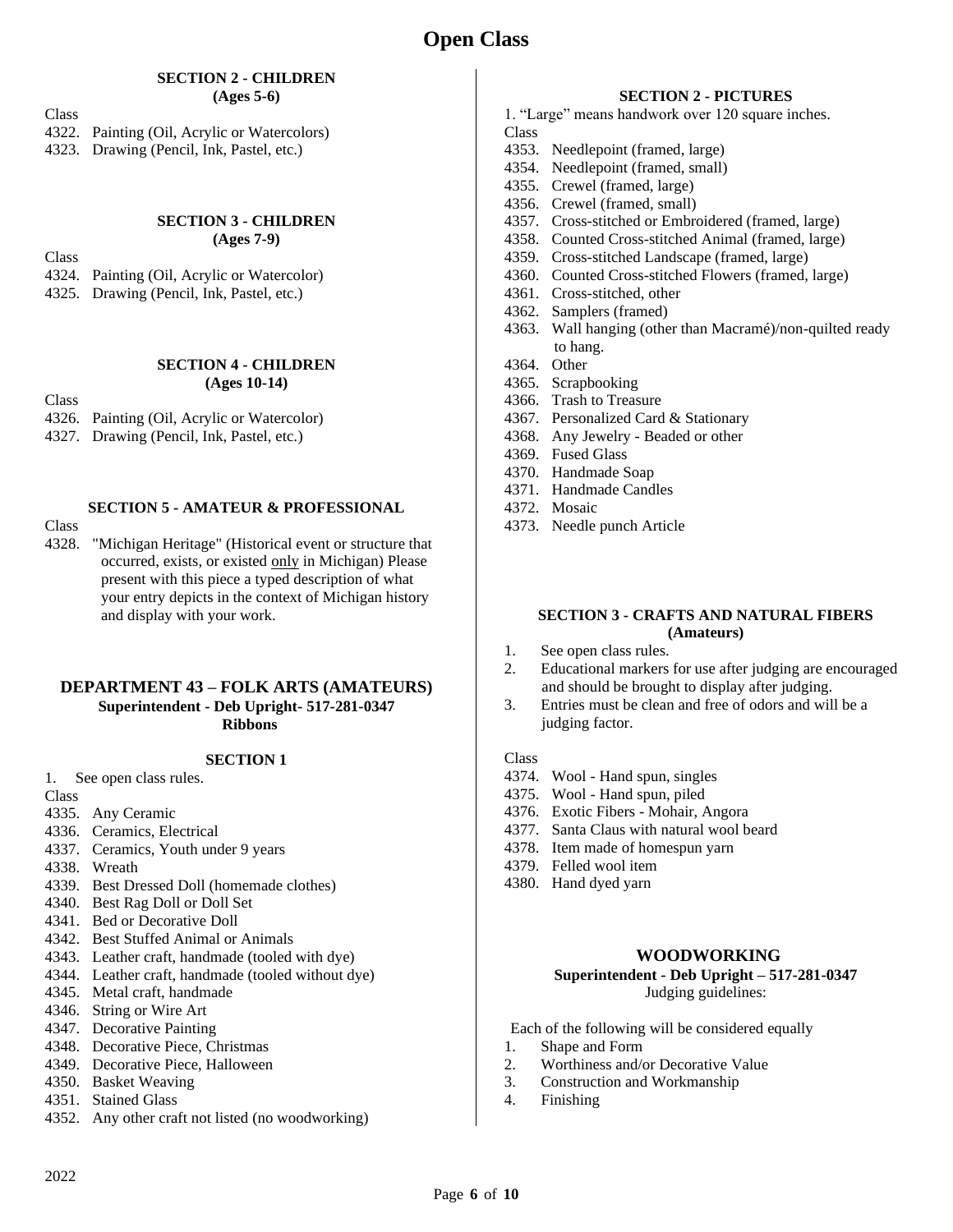#### **SECTION 4**

- Class
- 4385. Sculpture Wood
- 4386. Carved Wood Caricature
- 4387. Boxes and/or Chests
- 4388. Children's Toys
- 4389. Furniture
- 4390. Doll House (only)
- 4391. Decoy (fish, waterfowl, etc.)
- 4392. Bird House and/or Feeder
- 4393. Mail Box
- 4394. Any other not listed above
- 4395. Wood craft, Youth under 9 years of age
- 4396. Refinished item

## **DEPARTMENT 44 - PHOTOGRAPHY**

**Superintendent – Julie Roth – 517-242-7087**

**Assistant Superintendent – Deb Ostertag – 517-290-6876 Ribbons**

#### **People's Choice Award (all entries) Public Balloting**

- 1. See open class rules.
- 2. Amateur photographers only.
- 3. Every entry must be ready to hang with wire attached. Entry tags must be completely filled out and attached to upper right corner. The superintendent reserves the right to refuse to accept any article not properly prepared.
- 4. One entry per class. NO Collages
- 5. Photograph may be black and white or color.
- 6. Entries limited to a frame no larger than 11x14.
- 7. No computer enhanced or altered photographs accepted for judging. Cropping is acceptable.
- 8. Entries need to be picked up on Sunday between 8am-10am. NO early release allowed.

#### **SECTION 1 – AMATEURS (Ages 13 and up) State age on tag**

Class

- 4400. Animals and Birds
- 4401. Bugs, Spiders and Reptiles
- 4402. Flowers and Plants
- 4403. Landscapes and Waterscapes
- 4404. Sunrise, Sunset and Silhouettes
- 4405. Buildings
- 4406. Lighthouses
- 4407. Portraits
- 4408. People
- 4409. Action
- 4410. Night Photography
- 4411. Extreme Close-up
- 4412. Any Other

#### **SECTION 2 - JUNIOR AMATEURS (Ages 12and under) State age on tag**

- Class
- 4413. Animals and Birds
- 4414. Landscapes, Waterscapes and Flowers
- 4415. Any Other

2022

#### **DEPARTMENT 46 - AGRICULTURE Superintendent – Ribbons**

- 1. All entries except corn and beans must have been grown in 2022. Wheat may be a 2021 crop
- 2. Hay exhibits will consist of two slices of hay from two Bales.
- 3. All exhibits are to be in place by Sunday, July  $10<sup>th</sup>$ at 1:00 pm.
- 4. Exhibits are be picked up by Sunday, July  $17<sup>th</sup>$ from 8:00am to 11:00am.

## **SECTION 1 - FORAGE CROPS**

#### Class

- 4420. Alfalfa hay 1st cutting (2022 crop)
- 4421. Alfalfa hay 2nd cutting (2021 crop)
- 4422. Alfalfa hay 3rd cutting (2021 crop)
- 4423. Alfalfa silage (any cutting)
- 4424. Corn silage (previous year's crop)
- 4425. High moisture shelled or ear corn (previous year's crop)

### **SECTION 2 - GRAIN AND SEEDS**

Class

- 4426. Wheat red (1 quart) 4427. Wheat - white (1 quart)
- 
- 4428. Oats any variety (1 quart)
- 4429. Barley any variety (1 quart)
- 4430. Rye any variety (1 quart)
- 4431. Beans white navy (1 quart)
- 4432. Beans kidney (1 quart)
- 4433. Beans soy (1 quart)
- 4434. Clover alsike (1 quart)
- 4435. Clover June or mammoth (1 quart)
- 4436. Alfalfa (1 quart)
- 4437. Largest ear of yellow dent corn \*
- 4438. Corn 10 ears, yellow dent \*
- 4439. Shelled corn  $(1$  quart)  $*$
- 4440. Corn 10 ears, white \*
- 4441. Corn 3 stalks (no roots)
- 4442. Corn tallest, 3 stalks (no roots)
- 4443. Soybean tallest plant (no roots)
- 4444. Popcorn 10 ears \* \* 2021 crop ; 2022 crop

#### **SECTION 3 - SHEAVES OF GRAIN**

Sheaves to 3 inches in diameter below heads

- 4445. Sheaf of red winter wheat
- 4446. Sheaf of white winter wheat
- 4447. Sheaf of oats
- 4448. Sheaf of barley
- 4449. Sheaf of rye
- 4450. Sheaf of alfalfa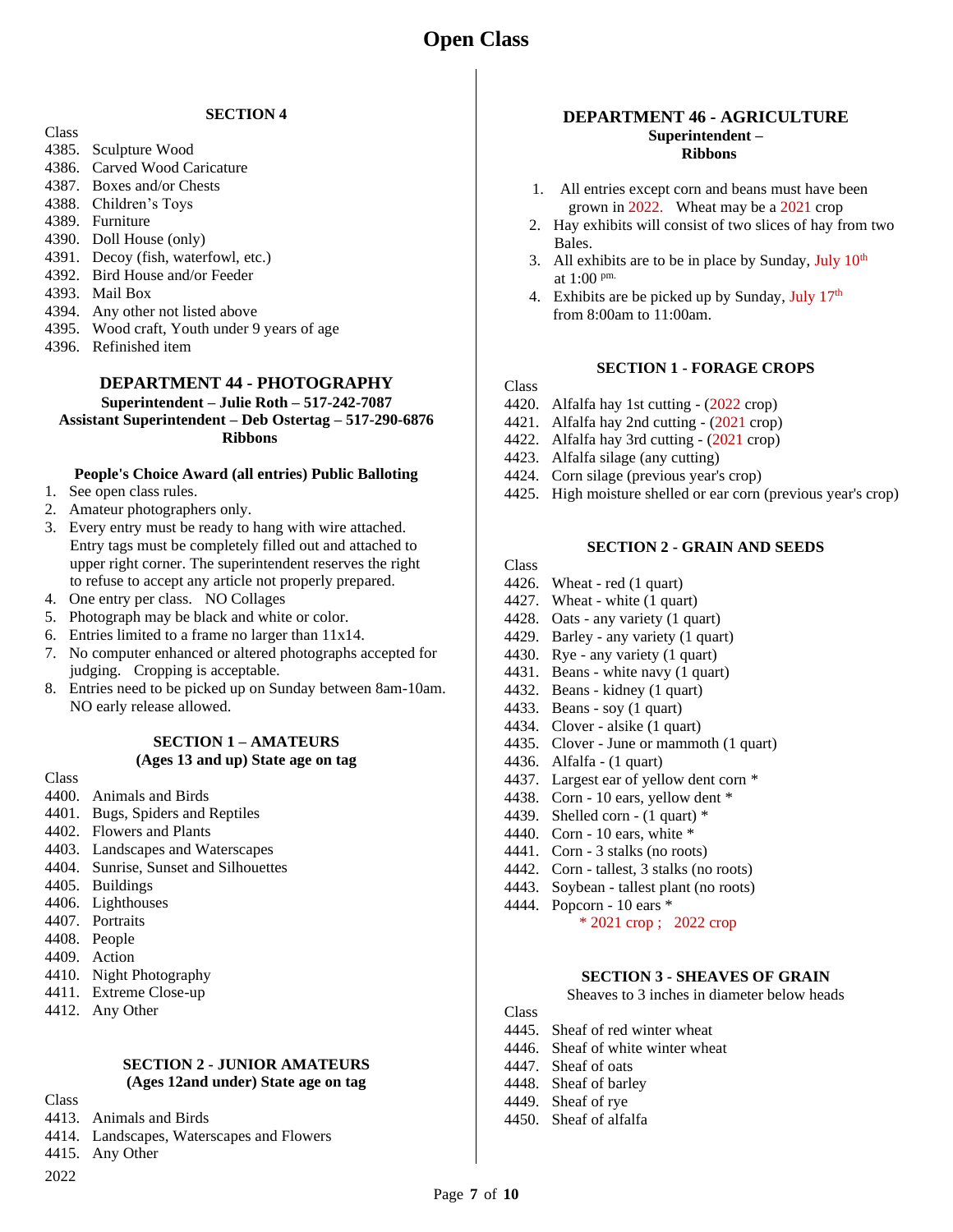#### **DEPARTMENT 47 - FLORICULTURE Superintendent - Kevin Kemper – 231-268-3535 Assistant Superintendent - Melody Kemper Ribbons**

A score card will be used on all exhibits. All exhibits will be dropped one placing if any of the following apply: wrong number of blooms, extra foliage is added, exhibit is dirty, torn or bruised

- 1. See open class rules.
- 2. Exhibitors must furnish containers.
- 3. Do not display plant life protected by state law.
- 4. Amateurs only.
- 5. Not responsible for broken or damaged exhibits.

#### **SECTION 1 - CUT FLOWERS**

- 1. Each entry must contain the specified number of blooms or stalks with attached foliage. No additional foliage allowed in the cut flower class.
- 2. These flowers are judged on their individual merits and not on containers or foliage added for better arrangements. All entries must be grown by exhibitor.

Class

- 4455. Asters
- 4456. Bachelors Buttons 6 blooms
- 4457. Cosmos 3 stalks
- 4458. Dahlias, small decorative 3 blooms
- 4459. Dahlias, best specimen 1 only
- 4460. Daisy 3 stems
- 4461. Lilies, yellow
- 4462. Lilies, orange
- 4463. Lilies, any other color
- 4464. Marigolds, small
- 4465. Marigolds, large
- 4466. Pansy 6 blooms
- 4467. Petunias, plain
- 4468. Petunias, double
- 4469. Snapdragons
- 4470. Zinnia, large 3 blooms
- 4471. Zinnia, small 6 blooms
- 4472. Roses, hybrid tea 3 stems
- 4473. Roses, miniatures
- 4474. Roses, climbers
- 4475. Roses, best collection 3 different stems
- 4476. Cut flowers Sampler 4 to 6 varieties
- 4477. Cut flowers, collection by color (blue, purple, green)
- 4478. Cut flowers, collection by color (yellow, orange, red)
- 4479. Any other variety

## **SECTION 2 - ARRANGEMENTS**

- 1. All exhibits must be made with fresh flowers.
- 2. Wilted flowers must be replaced when needed. Flowers must be freshened and replaced.
- 3. Silk flowers may only be used in silk flower classes.
- 4. Fillers may be bought and added to arrangements.
- 5. Best of Show to be awarded.

#### Class

- 4480. Color arrangement (using 3 to 5 different colors)
- 4481. Kitchen container arrangement
- 4482. Arrangement of love
- 4483. Wedding arrangement of fresh flowers
- 4484. Basket of flowers
- 4485. Wreaths
- 4486. Spring or summer arrangement (Silk)
- 4487. Christmas arrangement( Silk)
- 4489. Wall décor (Silk)
- 4490. Special occasion (Silk)
- 4491. Arrangement in vase (Silk)

#### **SECTION 3 - POTTED PLANTS - FOLIAGE**

- 1. All plants must be clean and healthy.
- 2. Please label all plants.

Class

- 4492. Coleus
- 4493. Ivy
- 4494. Ferns
- 4495. Succulents
- 4496. Foliage plant in an usual container
- 4497. Terrariums
- 4498. Any other foliage plant

### **SECTION 4 - POTTED PLANTS - FLOWERING**

1. All plants must be clean, healthy and in bloom

Class

- 4499. African Violets
- 4500. Ivy Geraniums
- 4501. All other Geraniums
- 4502. Begonias, all varieties
- 4503. Any other flowering plant

#### **SECTION 5 - MISCELLANEOUS COLLECTIONS**

- 1. All plants to be labeled.
- 2. All plants to be clean.

- 4504. Plant collection, 5 to 8 varieties, labeled.
- 4505. Herb collection, 5 to 8 varieties, labeled.
- 4506. Cactus collection
- 4507. Porch Box Collection of at least eight to ten varieties.
- 4508. Hanging baskets.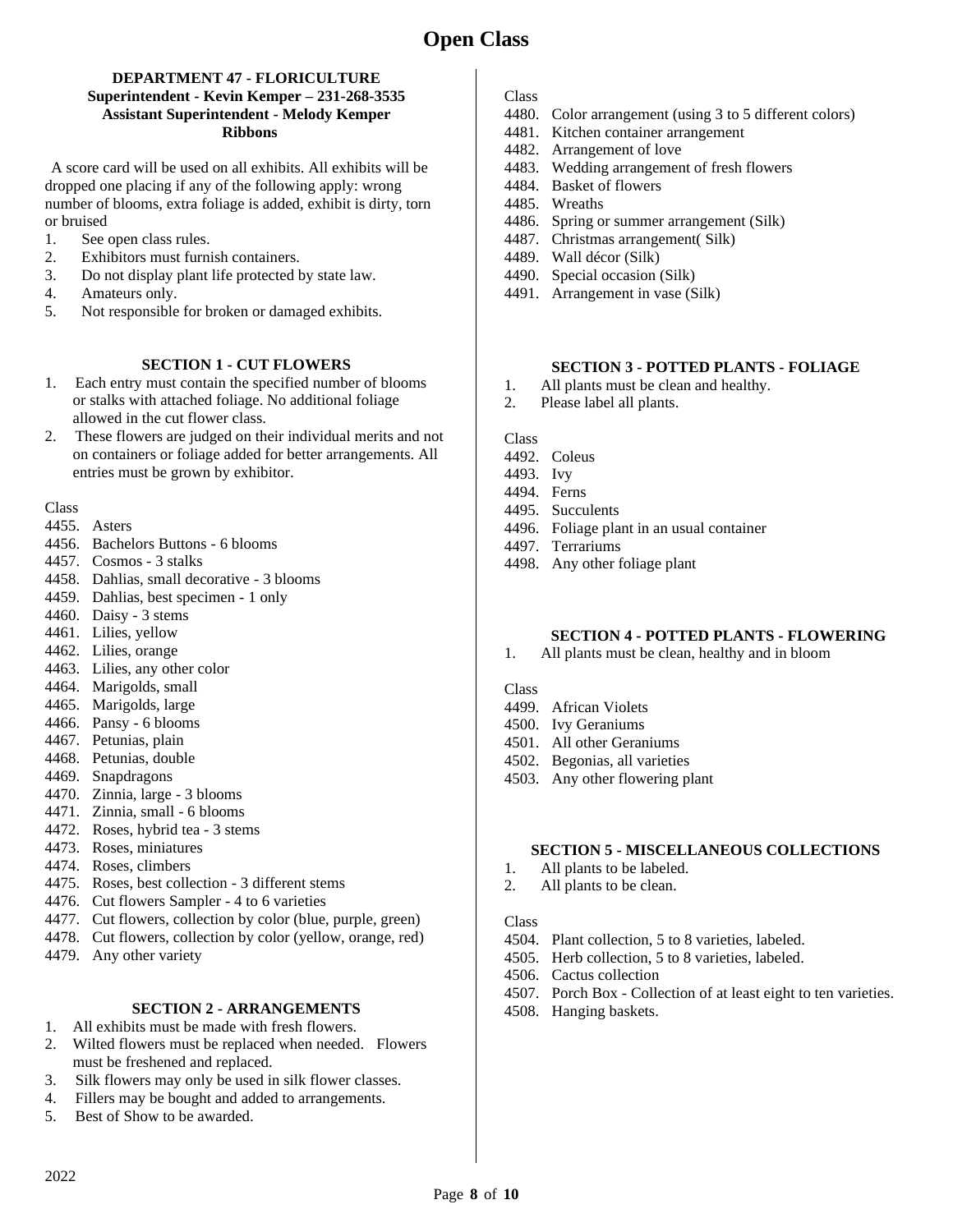# **Open Class**

#### **LANDSCAPING FAIRGROUNDS FLOWER BEDS Superintendent – Theresa Wojnar 517-290-4296 Judging at 12:00 noon**

**Project:** Design a permanent flowerbed on the Eaton Co. Fairgrounds in cooperation with the Fairboard. Fair classes are for individual or club entries. Exhibitors must contact the superintendent **by April 1st** of each year to reserve a flowerbed. Project plants on the fairgrounds must be planted on or **before June 1st** and the exhibitor/club will care for the flowerbeds May through October of each calendar year.

#### **Guidelines**

- 1. Understand project requirements at appropriate age group.
- 2. Study the plant bed site and assess ambient light conditions and intensity (take pictures).
- 3. Study ways to improve the plant bed.
- 4. Study and select annuals, perennials, and shrubs suitable for your climate zone and those that will provide color in July. Design a flowerbed using information you have learned.
- 5. Individual and group classes in each of the following: annuals, perennials, combination of annuals and perennials, and combination of annuals, perennials and shrubs.
- 6. Judging will be the first Saturday of Fair at 12:00 noon.
- 7. A completed notebook must be turned in to the judge at the time of judging and must include the following:
	- Cover page with individual's name or group name
	- Class name it is entered under for Fair
	- Project year
- 8. If entered as a group, please also include the names of the group members who worked on the flowerbed
- 9. A table with following information:
	- Common name of each plant in the bed.
	- Botanical name of each plant in the bed.
	- Color of each plant in the bed.
	- Growth habit of each plant in the bed.
	- Light requirements of each plant in the bed.
	- Moisture requirements of each plant in the bed.
	- Soil needs of each plant in the bed.
	- Type of each plant in the bed. (i,e, annual or perennial)
- 10. A scale drawing of the flowerbed.
- 11. Notebook must be on displayed in Open Class Section
- 12. Notebook must include previous year's project pages.
- 13. Only one entry per class.

## **SECTION 6 - ANNUALS**

- **Class**
- 4515. Individual
- 4516. Group

## **SECTION 7 - PERENNIALS**

Class 4517. Individual

- 4518. Group
- 2022

#### **SECTION 8 COMBINATION OF ANNUALS AND PERENNIALS**

**Class** 4519. Individual 4520. Group

### **SECTION 9**

## **COMBINATION OF ANNUALS, PERENNIALS & SHRUBS**

Class

- 4521. Individual 4522. Group
- 

## **DEPARTMENT 48 - HORTICULTURE Superintendent –**

- **Ribbons**
- 1. See open class rules.
- 2. Awards will be based on uniformity, color, size and freedom from disease and blemishes.
- 3. Entries must be labeled. All entries must be grown by exhibitor.

#### **SECTION 1 - VEGETABLES**

- 4523. Beets table 5 specimens
- 4524. Beans string (12 pods green)
- 4525. Beans string (12 pods yellow)
- 4526. Broccoli 1 bunch 1 pound
- 4527. Carrots table 5 specimens
- 4528. Cabbage 1 specimen
- 4529. Corn, sweet 5 ears, yellow
- 4530. Corn, sweet 5 ears, white
- 4531. Cucumbers 5 specimens
- 4532. Dill 6 specimens
- 4533. Hubbard 1 specimen
- 434. Other Winter Squash 3 specimens
- 4535. Muskmelon 1 specimen
- 4536. Onions, white or red 5 (trimmed)
- 4537. Onions, yellow 5 (trimmed)
- 4538. Peppers, green 5 specimens
- 4539. Peppers, yellow 5 specimens
- 4540. Peppers, any other kind 5 specimens
- 4541. Potatoes, early white 5 specimens
- 4542. Potatoes, early red 5 specimens
- 4543. Pumpkin, field 1 specimens
- 4544. Radish 5 specimens
- 4545. Summer squash, yellow 3 specimens
- 4546. Summer squash, other 3 specimens
- 4547. Tomatoes, (ripe) 5 specimens
- 4548. Tomatoes, (green) 5 specimens
- 449. Tomatoes, cherry 12 specimens
- 4550. Watermelon 1 specimen
- 4551. Largest Radish
- 4552. Largest Squash
- 4553. Largest Tomato
- 4554. Sunflower tallest stalk
- 4555. Largest Potato
- 4556. Largest Pumpkin